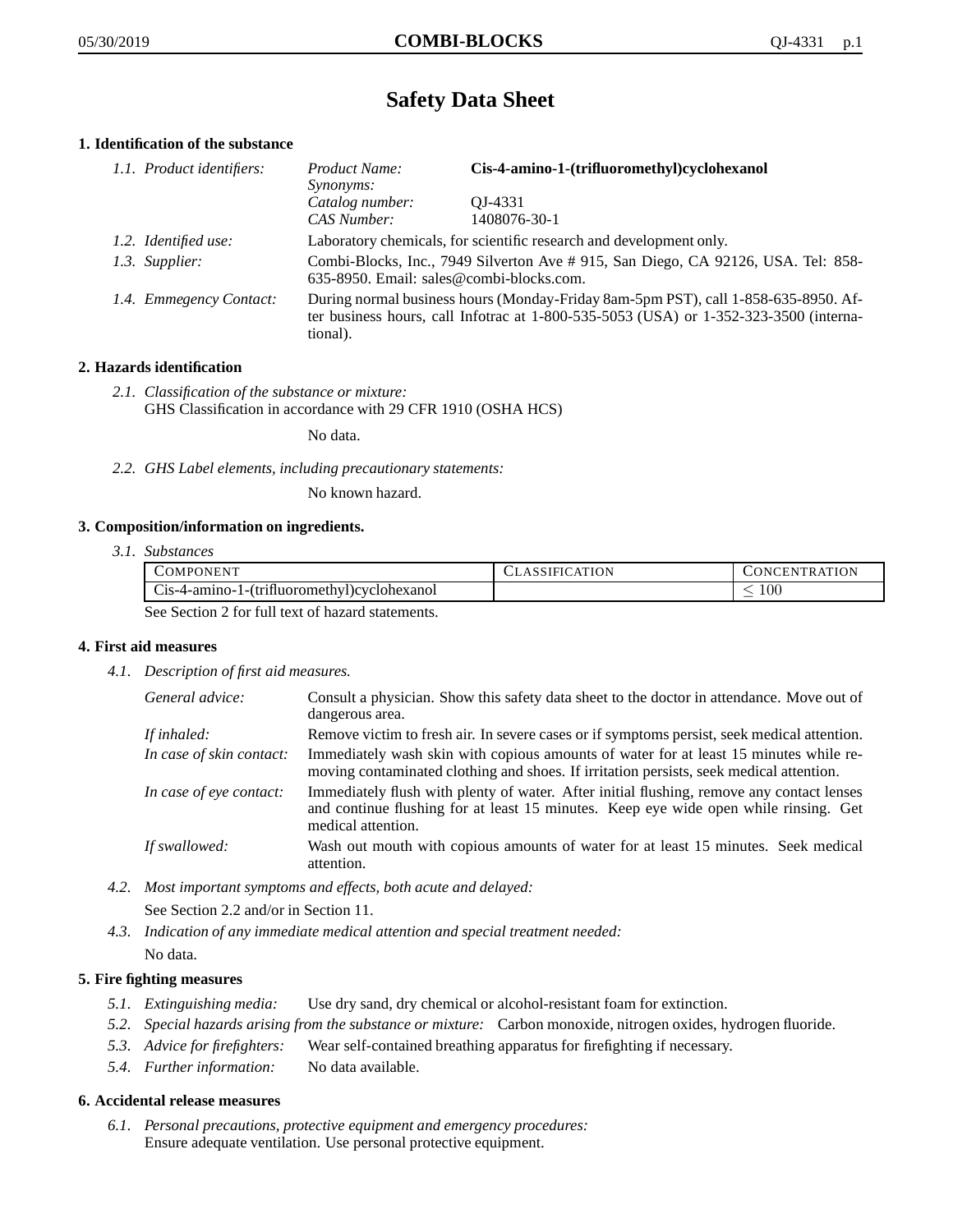- *6.2. Environmental precautions:* Should not be released into the environment. See Section 12 for additional ecological information.
- *6.3. Methods and materials for containment and cleaning up:* Sweep up or vacuum up spillage and collect in suitable container for disposal.
- *6.4. Reference to other sections:* Refer to protective measures listed in Sections 8 and 13.

## **7. Handling and storage**

- *7.1. Precautions for safe handling:* Avoid contact with skin and eyes. Avoid inhalation of vapour or mist. Keep away from sources of ignition - No smoking. Take measures to prevent the build up of electrostatic charge. For precautions see section 2.2.
- *7.2. Conditions for safe storage, including any incompatibilities:* Keep container tightly closed in a dry and well-ventilated place. Containers which are opened must be carefully resealed and kept upright to prevent leakage.
- *7.3. Specific end use(s):* Laboratory chemicals, for scientific research and development only.

## **8. Exposure Controls / Personal protection**

- *8.1. Control parameters:*
- *Components with workplace control parameters:* Contains no substances with occupational exposure limit values. *8.2. Exposure controls:*

*Appropriate engineering controls:* Ensure that eyewash stations and safety showers are close to the workstation location. Ensure adequate ventilation, especially in confined areas.

*Personal protective equipment:*

| Eye/face protection:    | Wear appropriate protective eyeglasses or chemical safety goggles as described by OSHA's<br>eye and face protection regulations in 29 CFR 1910.133 or European Standard EN166.                                                                                                                                         |
|-------------------------|------------------------------------------------------------------------------------------------------------------------------------------------------------------------------------------------------------------------------------------------------------------------------------------------------------------------|
| Skin protection:        | Handle with gloves. Gloves must be inspected prior to use. Use proper glove removal<br>technique (without touching glove's outer surface) to avoid skin contact with this product.<br>Dispose of contaminated gloves after use in accordance with applicable laws and good<br>laboratory practices. Wash and dry hands |
| <b>Body Protection:</b> | Complete suit protecting against chemicals, Flame retardant antistatic protective clothing.,<br>The type of protective equipment must be selected according to the concentration and<br>amount of the dangerous substance at the specific workplace.                                                                   |
| Respiratory protection: |                                                                                                                                                                                                                                                                                                                        |

Control of environmental exposure: Prevent further leakage or spillage if safe to do so. Do not let product enter drains.

#### **9. Physical and chemical properties**

*9.1. Information on basic physical and chemical properties*

| (a)                        | Appearance:                                   | No data  |
|----------------------------|-----------------------------------------------|----------|
| (b)                        | Odour:                                        | No data  |
| (c)                        | Odour Threshold:                              | No data  |
| (d)                        | pH:                                           | No data  |
| (e)                        | Melting point/freezing point:                 | No date. |
| (f)                        | Initial boiling point and boiling range:      | No data  |
| (g)                        | Flash point:                                  | No data  |
| (h)                        | Evaporatoin rate:                             | No data  |
| (i)                        | Flammability (solid, gas):                    | No data  |
| (j)                        | Upper/lower flammability or explosive limits: | No data  |
| (k)                        | Vapour pressure:                              | No data  |
| $\left( \mathrm{l}\right)$ | Vapour density:                               | No data  |
| (m)                        | Relative density:                             | No data  |
| (n)                        | Water solubility:                             | No data  |
| $\circ$                    | Partition coefficient: n-octanol/water:       | No data  |
| (p)                        | Auto-ignition:                                | No data  |
| (q)                        | Decomposition temperature:                    | No data  |
| (r)                        | Viscosity:                                    | No data  |
| (s)                        | Explosive properties:                         | No data  |
| (t)                        | Oxidizing properties:                         | No data  |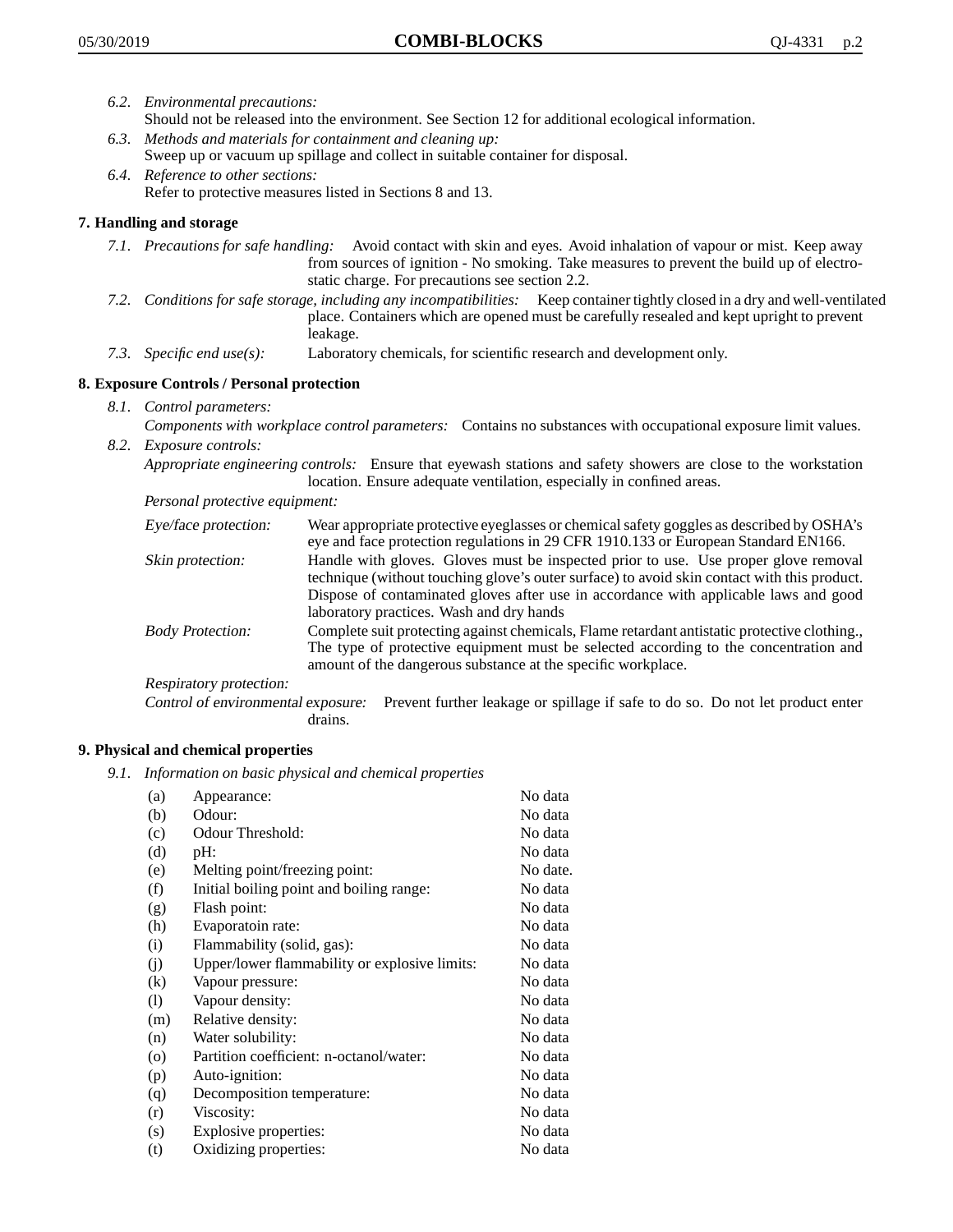*9.2. Other safety information:*

| Formula          | $C_7H_{12}F_3NO$ |
|------------------|------------------|
| Molecular weight | 183.2            |
| CAS Number       | 1408076-30-1     |

#### **10. Stability and reactivity**

- *10.1. Reactivity* No data
- *10.2. Chemical stability* Stable under recommended storage conditions.
- *10.3. Possibility of hazardous reactions* No data
- *10.4. Conditions to avoid*
- *10.5. Incompatible material* No data.
- *10.6. Hazardous decomposition products:*

Hazardous decomposition products formed under fire conditions: Carbon monoxide, nitrogen oxides, hydrogen flu-

|                               | oride.         |
|-------------------------------|----------------|
| Other decomposition products: | No data        |
| In the event of fire:         | See Section 5. |

#### **11. Toxicological information**

*11.1 Information on toxicological effects*

| Acute toxicity:                                                                  | No data available.                                                                                                                              |  |
|----------------------------------------------------------------------------------|-------------------------------------------------------------------------------------------------------------------------------------------------|--|
| Skin irritation/corrosion:                                                       | No data available.                                                                                                                              |  |
| Eye damage/irritation:                                                           | No data available.                                                                                                                              |  |
| Respiratory or skin sensitization:                                               | No data available.                                                                                                                              |  |
| Germ cell mutagenicity:                                                          | No data available.                                                                                                                              |  |
| Carcinogenicity:                                                                 | No data available.                                                                                                                              |  |
| Reproductive toxicity:                                                           | No data available.                                                                                                                              |  |
| Specific target organ system toxicity - single exposure:<br>No data available.   |                                                                                                                                                 |  |
| Specific target organ system toxicity - repeated exposure:<br>No data available. |                                                                                                                                                 |  |
| Aspiration hazard:                                                               | No data available.                                                                                                                              |  |
| Additional information:                                                          | To the best of our knowledge, the chemical, physical and toxicological proper-<br>ties of this substance have not been thoroughly investigated. |  |

#### **12. Ecological information**

| 12.1. Toxicity                                              | No data available. |
|-------------------------------------------------------------|--------------------|
| 12.2. Persistence and degradability                         | No data available. |
| 12.3. Bioaccumulative potential                             | No data available  |
| 12.4. Mobility in soil                                      | No data available  |
| 12.5. Results of PBT and vPvB assessment No data available. |                    |
| 12.6. Other adverse effects                                 | No data available. |

#### **13. Disposal Considerations**

*13.1. Waste treatment methods*

Product Arrange disposal as special waste, by licensed disposal company, in consultation with local waste disposal authority, in accordance with national and regional regulations. Contaminated packaging Dispose of as unused product.

#### **14. Transportation information**

*DOT (US), IMDG and IATA:*

No known hazard for air and ground transportation.

#### **15. Regulatory information**

No chemicals in this material are subject to the reporting requirements of SARA Title III, Section 302, or have known CAS numbers that exceed the threshold reporting levels established by SARA Title III, Section 313.